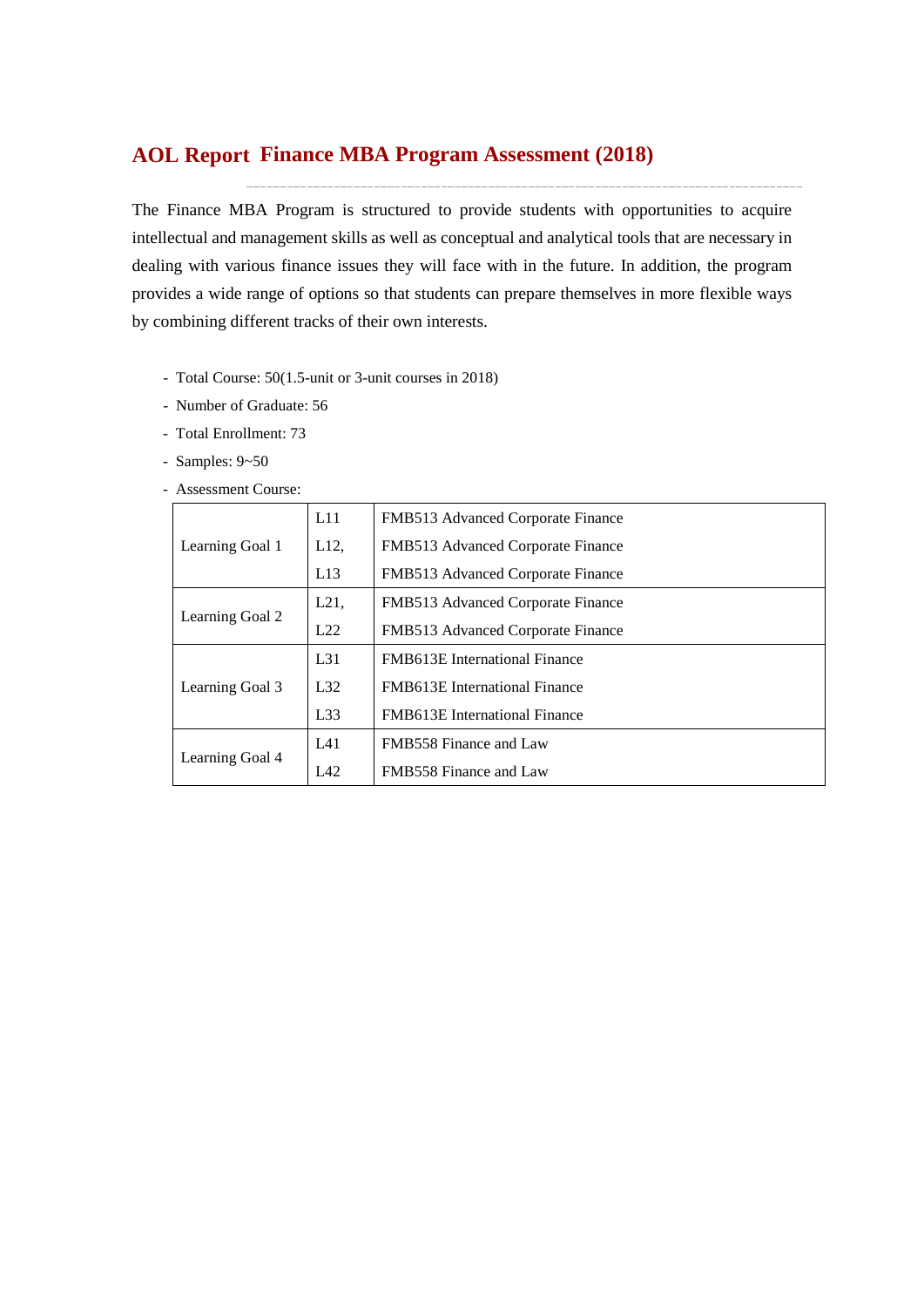### *Outline of assessment*

Overall, the students of the finance MBA program fairly meet expectations. L1, L2, L3, and L4 have the average scores of 1.98, 1.93, 2.22, and 2.35 respectively. However, the scores for L1 and L2 are slightly lower than 2 (Meet expectations) in details. Especially, our students have some difficulties in effectively delivering presentation with proper media technology and relatively many students are fail to meet expectations. Moreover, the score of L2 shows that few students are above the expectations about quantitative skills.

Meanwhile, our students show good performance in L3 and L4. The first-two highest scored traits for L3 are L32-T3 and L33-T2, 'Communication', and 'Global mannerisms'. These traits are scored 2.5 and 2.42 respectively, which are much higher than the criterion. Even if we exclude these two traits, students have approached the expected level successfully.

L4 has the highest score among all the learning goals. Especially, our students have outstanding performance on the 'Importance' trait, which is L42-T2. Interestingly, there is no one who could not meet expectations for all traits in L4.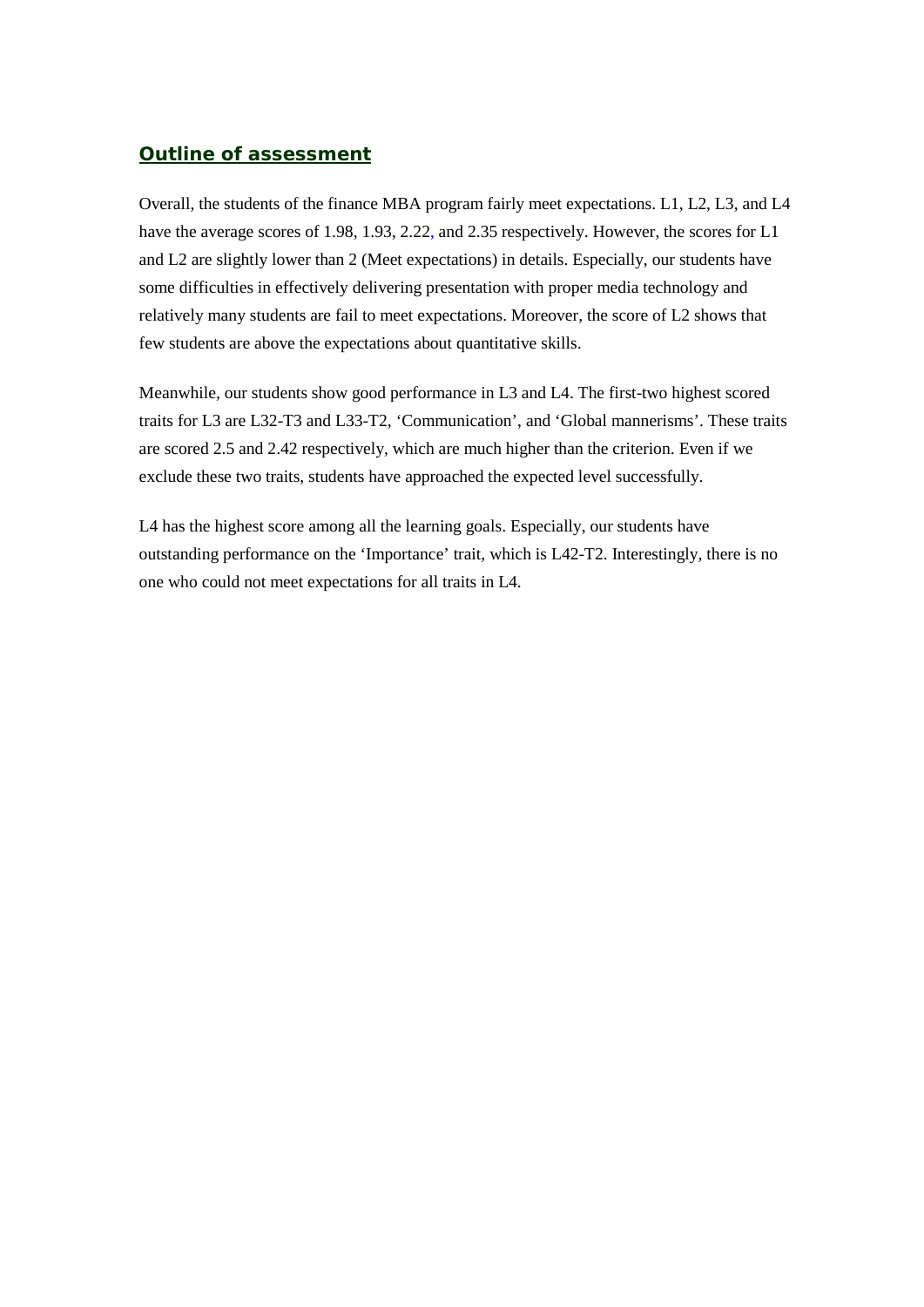### *Overview of assessment*

| Finance-MBA Program Assessment: Learning Goal 1                                                                                                                                                                                                                                                                                                                                   |                                                       |                                                                                                    |  |  |  |  |  |  |  |
|-----------------------------------------------------------------------------------------------------------------------------------------------------------------------------------------------------------------------------------------------------------------------------------------------------------------------------------------------------------------------------------|-------------------------------------------------------|----------------------------------------------------------------------------------------------------|--|--|--|--|--|--|--|
| Our graduates will be effective communicators.                                                                                                                                                                                                                                                                                                                                    |                                                       |                                                                                                    |  |  |  |  |  |  |  |
| <b>Learning Objective</b>                                                                                                                                                                                                                                                                                                                                                         | <b>Sample</b>                                         | <b>Methods</b>                                                                                     |  |  |  |  |  |  |  |
| (L11) Our student will produce professional<br>business or academic documents.<br>(L12) Our students will deliver effective<br>presentation accompanied with proper media                                                                                                                                                                                                         | Student enrolled in<br>FMB513(N=50),<br>FMB513(N=50), | - (L11) Term paper evaluation<br>by faculty<br>- (L12) Class presentation<br>evaluation by faculty |  |  |  |  |  |  |  |
| technology.<br>(L13) Our students will demonstrate effective<br>interpersonal communication in a team setting.                                                                                                                                                                                                                                                                    | FMB513(N=50)                                          | - (L13) Course-embedded<br>survey                                                                  |  |  |  |  |  |  |  |
| Finding<br>- The average scores for L11, L12 and L13 are 2.11, 1.83 and 2.00, respectively<br>* 1 (Fails to Meet Expectations) 2 (Meets Expectations) 3 (Exceed Expectations)<br>- L11, L13 meet expectations successfully.                                                                                                                                                       |                                                       |                                                                                                    |  |  |  |  |  |  |  |
| - The average scores for L11-T6, and L11-T8 are slightly lower than others.<br>- Few students showed more than expected results (higher than 2) for the 'L1' assessment items.<br>- Only one student exceeds the expectations for L12 and no one exceeds the expectations for L13<br>- Some students (20%) have difficulties in controlling voice quality and pace when they have |                                                       |                                                                                                    |  |  |  |  |  |  |  |
|                                                                                                                                                                                                                                                                                                                                                                                   |                                                       |                                                                                                    |  |  |  |  |  |  |  |

presentation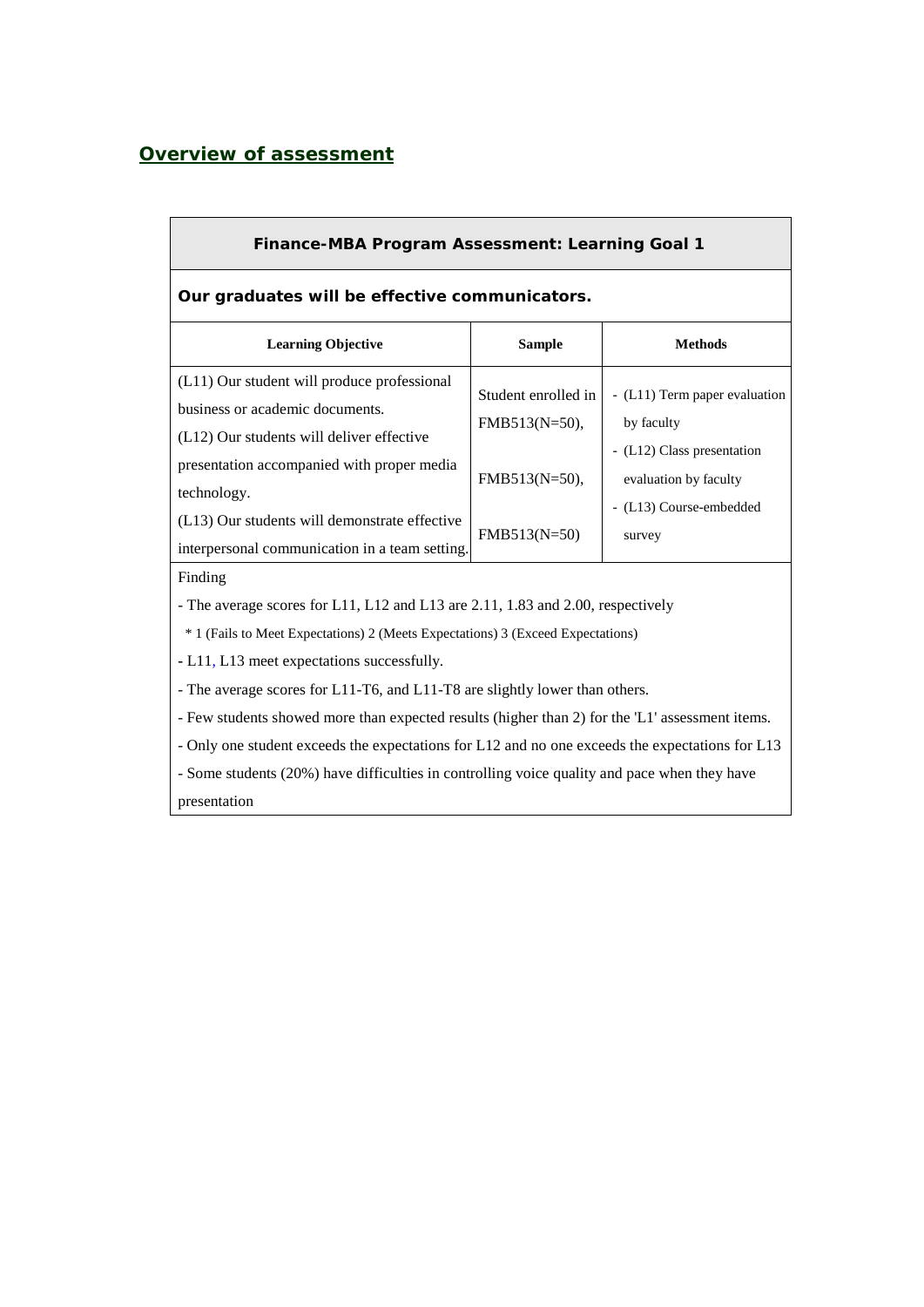#### **Finance-MBA Program Assessment: Learning Goal 2**

### **Our graduates will command analytical thinking in solving complex financial decision making problems.**

| <b>Learning Objective</b>                      | <b>Sample</b>       | <b>Methods</b>                        |
|------------------------------------------------|---------------------|---------------------------------------|
| (L21) Our student will have basic quantitative | Student enrolled in |                                       |
| skills for research.                           | FMB513(N=50)        | - (L21) Test evaluation by<br>faculty |
| (L22) Our students will use appropriate        |                     | - (L22) Assignment evaluation         |
| quantitative analytical techniques to identify | FMB513(N=50)        |                                       |
| problems in finance and develop a solution.    |                     | by faculty                            |

Findings

- The average score for L21 and L22 are 1.94 and 1.92.

\* 1 (Fails to Meet Expectations) 2 (Meets Expectations) 3 (Exceed Expectations)

**-** L21 and L22 closely meet expectation. In detail, some students did not meet the criteria.

- In particular, it can be shown that students receive a relatively higher score for the 'L22-T1' among traits in L22.

- Many students showed difficulty with the item 'L21-T1', 'Logic and organization'. For

6/50(12.0%), arguments are poorly organized, do not flow well, and are hard to follow.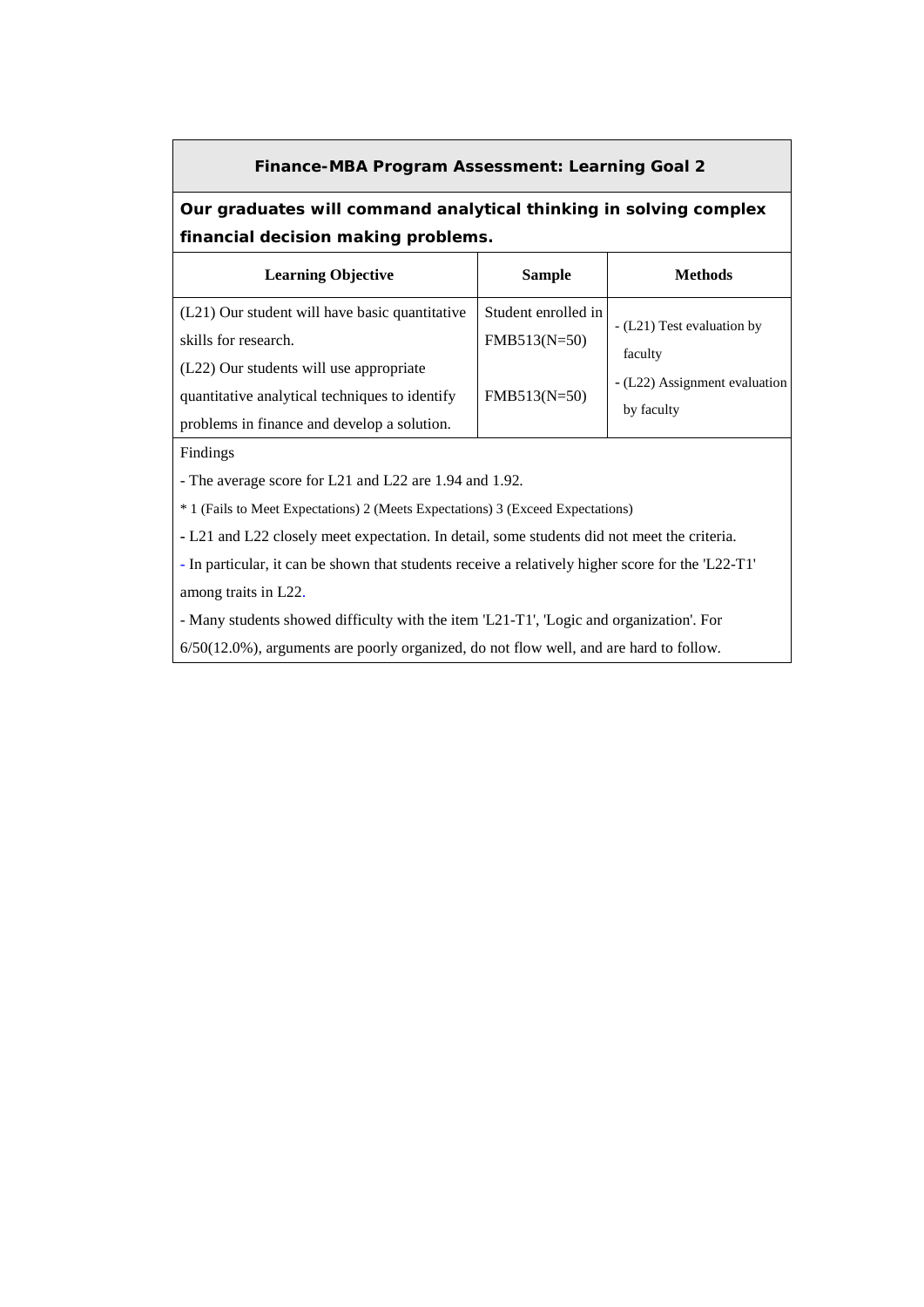#### **Finance-MBA Program Assessment: Learning Goal 3**

### **Our graduates will have a global perspective.**

| <b>Learning Objective</b>                      | <b>Sample</b>       | <b>Methods</b>             |
|------------------------------------------------|---------------------|----------------------------|
| (L31) Our student will understand global       | Student enrolled in | - (L31) Course-embedded    |
| business issues and relate current issues to   | $FIN613E(N=12)$ ,   | survey                     |
| emerging business opportunities.               |                     |                            |
| (L32) Our students will have command of        |                     | - (L32) OPI, term project  |
| business English or other language of global   | $FMB613E(N=12),$    | presentation evaluation by |
| financial markets.                             |                     | faculty                    |
| (L33) Our students will be able to network and |                     | - (L33) Course-embedded    |
| collaborate with global finance leaders.       | $FMB613E(N=12)$     | survey                     |

Finding

- The average scores for L31, L32 and L33 are 2.10, 2.39, and 2.17, respectively

\* 1 (Fails to Meet Expectations) 2 (Meets Expectations) 3 (Exceed Expectations)

**-** All learning objective meets expectations.

- Many students have had the most difficulty with the L31 item throughout the entire criteria. Especially, T1 in L31 items had the lowest average among all traits.

- 'L32-T3'(Communication) trait exceed expectations on average. The half 6/12(50.0%) exceed

expectations. Moreover, the other half students (50.0%) show that the communication skills and strategies are somewhat complete, appropriate and/or correct.

- The 'L33' generally meet expectations on average. Only one student has difficult in

understanding global finance system and mannerisms.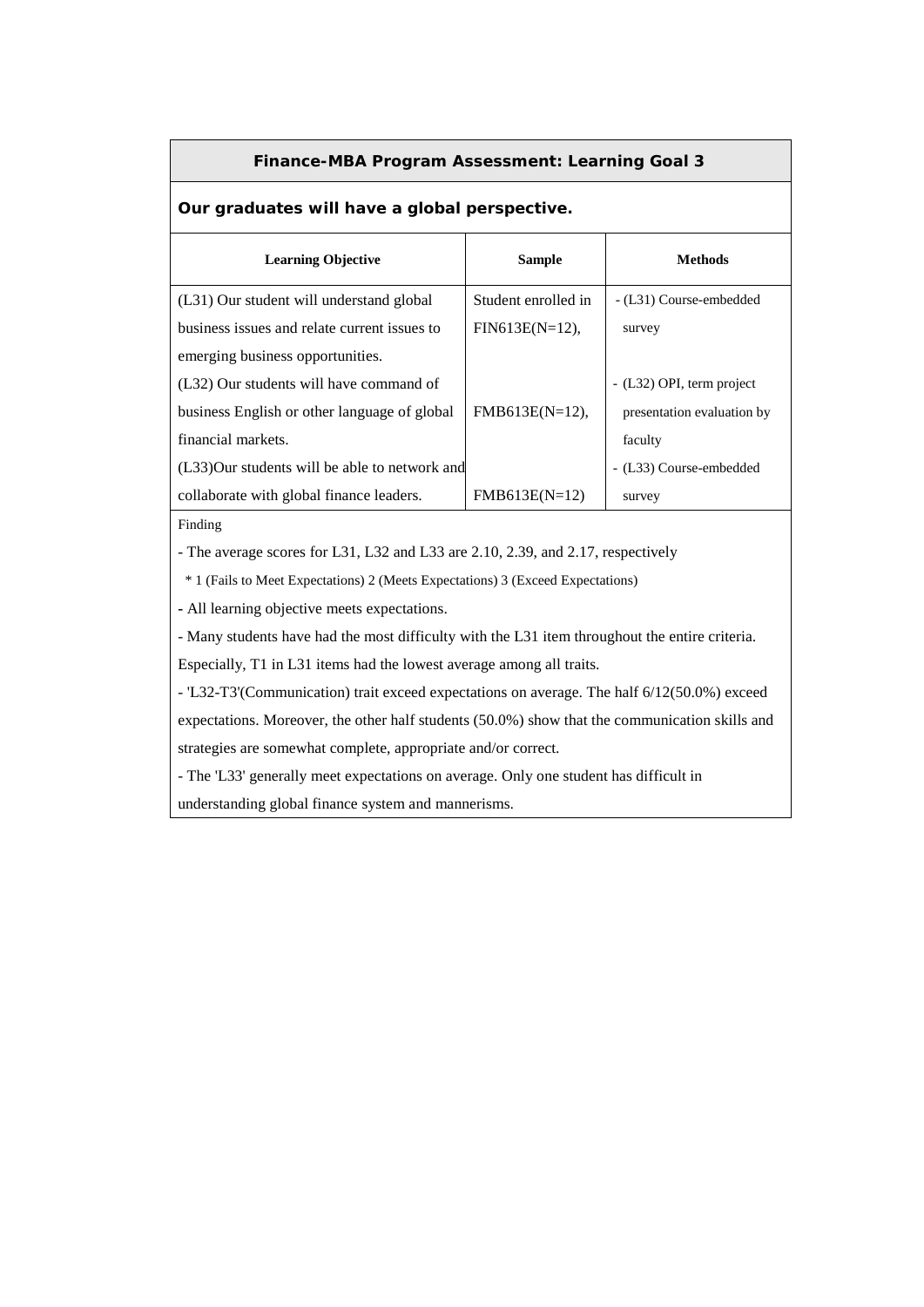#### **Finance-MBA Program Assessment: Learning Goal 4**

**Our graduates will understand the gravity of ethical behavior and corporate social responsibility.**

| <b>Learning Objective</b>                                                                                                                                                                                                                                     | Sample                                                | <b>Methods</b>                                                                                                           |
|---------------------------------------------------------------------------------------------------------------------------------------------------------------------------------------------------------------------------------------------------------------|-------------------------------------------------------|--------------------------------------------------------------------------------------------------------------------------|
| $(L41)$ Our student will identify<br>ethical issues in financial services<br>industry and be able to recognize and<br>evaluate alternative courses of action.<br>(L42) Our students will know the<br>professional code of conduct within<br>their discipline. | Student enrolled in<br>$FMB558(N=9)$<br>$FMB558(N=9)$ | (L41) Class presentation and test<br>evaluation by faculty<br>(L42) Class presentation and test<br>evaluation by faculty |

Finding

- The average scores for L41 and L42 are 2.20 and 2.50, respectively.

\* 1 (Fails to Meet Expectations) 2 (Meets Expectations) 3 (Exceed Expectations)

**-** Both L41 and L42 meet the expectation successfully.

- Most of the students showed up as expected, but few showed up above expectations for L41.

- However, most of our students (66.7%) have shown relatively strength in identifying ethical

issues in financial services industry, which is estimated by T1 in L42.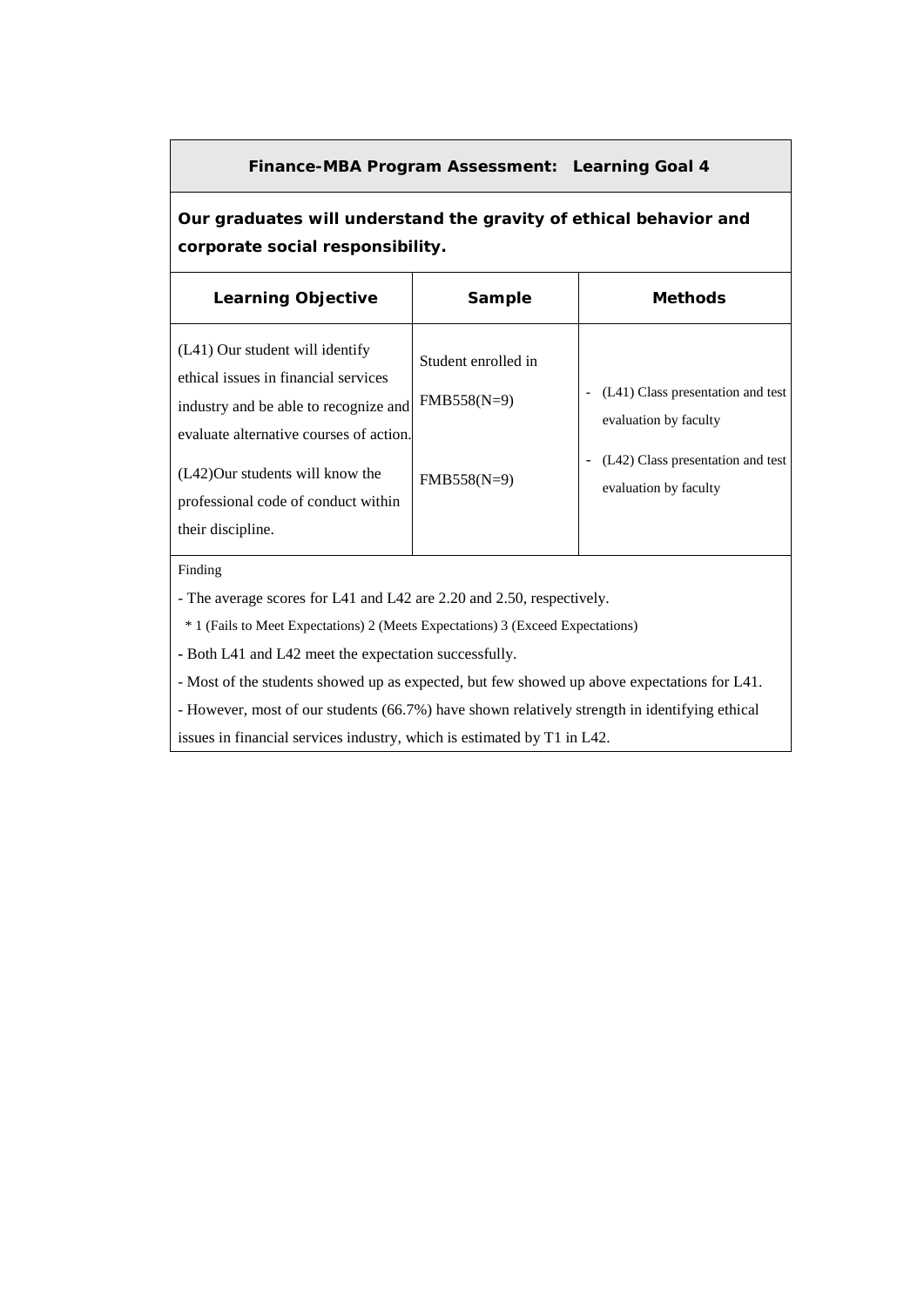# *Data Analysis and Results*

| Assessment Learning Goal L1 |                |                |                |                |                |                |                |                |          |                |                |                |                |                |              |                |                |             |
|-----------------------------|----------------|----------------|----------------|----------------|----------------|----------------|----------------|----------------|----------|----------------|----------------|----------------|----------------|----------------|--------------|----------------|----------------|-------------|
|                             | L11(FMB513)    |                |                |                |                |                |                | L12(FMB513)    |          |                |                |                | L13(FMB513)    |                |              |                |                |             |
|                             | T1             | T <sub>2</sub> | T <sub>3</sub> | T <sub>4</sub> | T <sub>5</sub> | T <sub>6</sub> | T <sub>7</sub> | T <sub>8</sub> | T1       | T <sub>2</sub> | T <sub>3</sub> | T <sub>4</sub> | T <sub>5</sub> | T <sub>6</sub> | T1           | T <sub>2</sub> | T <sub>3</sub> | T4          |
| $\mathbf{1}$                | $\mathbf 0$    | $\Omega$       | $\mathbf{0}$   | $\mathbf 0$    | $\mathbf 0$    | 0              | $\Omega$       | $\Omega$       | 9        | 9              | 10             | 9              | 9              | 9              | $\mathbf 0$  | $\mathbf{0}$   | $\mathbf{0}$   | $\mathbf 0$ |
| $\overline{2}$              | 43             | 43             | 43             | 43             | 43             | 49             | 43             | 50             | 41       | 40             | 40             | 41             | 40             | 40             | 50           | 50             | 50             | 50          |
| $\overline{3}$              | $\overline{7}$ | 7              | $\overline{7}$ | $\overline{7}$ | $\overline{7}$ | 1              | 7              | $\Omega$       | $\theta$ | 1              | $\Omega$       | $\Omega$       | $\mathbf{1}$   | 1              | $\mathbf 0$  | $\mathbf{0}$   | $\mathbf{0}$   | $\mathbf 0$ |
| N                           | 50             | 50             | 50             | 50             | 50             | 50             | 50             | 50             | 50       | 50             | 50             | 50             | 50             | 50             | 50           | 50             | 50             | 50          |
|                             | 2.1            | 2.1            | 2.1            | 2.1            | 2.1            | 2.0            | 2.1            | 2.0            | 1.8      | 1.8            |                |                | 1.84           | 1.8            | 2.0          |                | 2.0            |             |
| Avg                         | 4              | 4              | 4              | $\overline{4}$ | 4              | 2              | 4              | $\Omega$       | 2        | 4              |                | 1.82<br>1.80   |                | 4              | $\mathbf{0}$ | 2.00           | $\mathbf{0}$   | 2.00        |
|                             |                | 2.11           |                |                |                |                |                |                | 1.83     |                |                |                |                |                |              |                |                |             |
| Avg_t                       |                |                |                |                |                |                |                |                |          |                |                |                | 2.00           |                |              |                |                |             |

\* Criteria: 1 (Fails to Meet Expectations)2 (Meets Expectations)3 (Exceeds Expectations)

\* Unit: person (point)

|                | Assessment Learning Goal L2 |                |                |                |      |                |                |                |                |                |                |  |
|----------------|-----------------------------|----------------|----------------|----------------|------|----------------|----------------|----------------|----------------|----------------|----------------|--|
|                |                             |                | L21(FMB513)    |                |      | L22(FMB513)    |                |                |                |                |                |  |
|                | T1                          | T <sub>2</sub> | T <sub>3</sub> | T <sub>4</sub> | T1   | T <sub>2</sub> | T <sub>3</sub> | T <sub>4</sub> | T <sub>5</sub> | T <sub>6</sub> | T <sub>7</sub> |  |
| $\mathbf{1}$   | 6                           | 6              | 6              | 6              | 6    | 6              | 6              | 6              | 6              | 6              | 6              |  |
| $\overline{2}$ | 41                          | 41             | 41             | 41             | 41   | 42             | 42             | 42             | 42             | 42             | 42             |  |
| $\overline{3}$ | 3                           | 3              | 3              | 3              | 3    | $\overline{2}$ | 2              | $\overline{2}$ | $\overline{c}$ | 2              | 2              |  |
| N              | 50                          | 50             | 50             | 50             | 50   | 50             | 50             | 50             | 50             | 50             | 50             |  |
| Avg            | 1.94                        | 1.94           | 1.94           | 1.94           | 1.94 | 1.92           | 1.92           | 1.92           | 1.92           | 1.92           | 1.92           |  |
| Avg_t          | 1.94                        |                |                |                |      |                |                | 1.92           |                |                |                |  |

\* Criteria: 1 (Fails to Meet Expectations)2 (Meets Expectations)3 (Exceeds Expectations)

\* Unit: person (point)